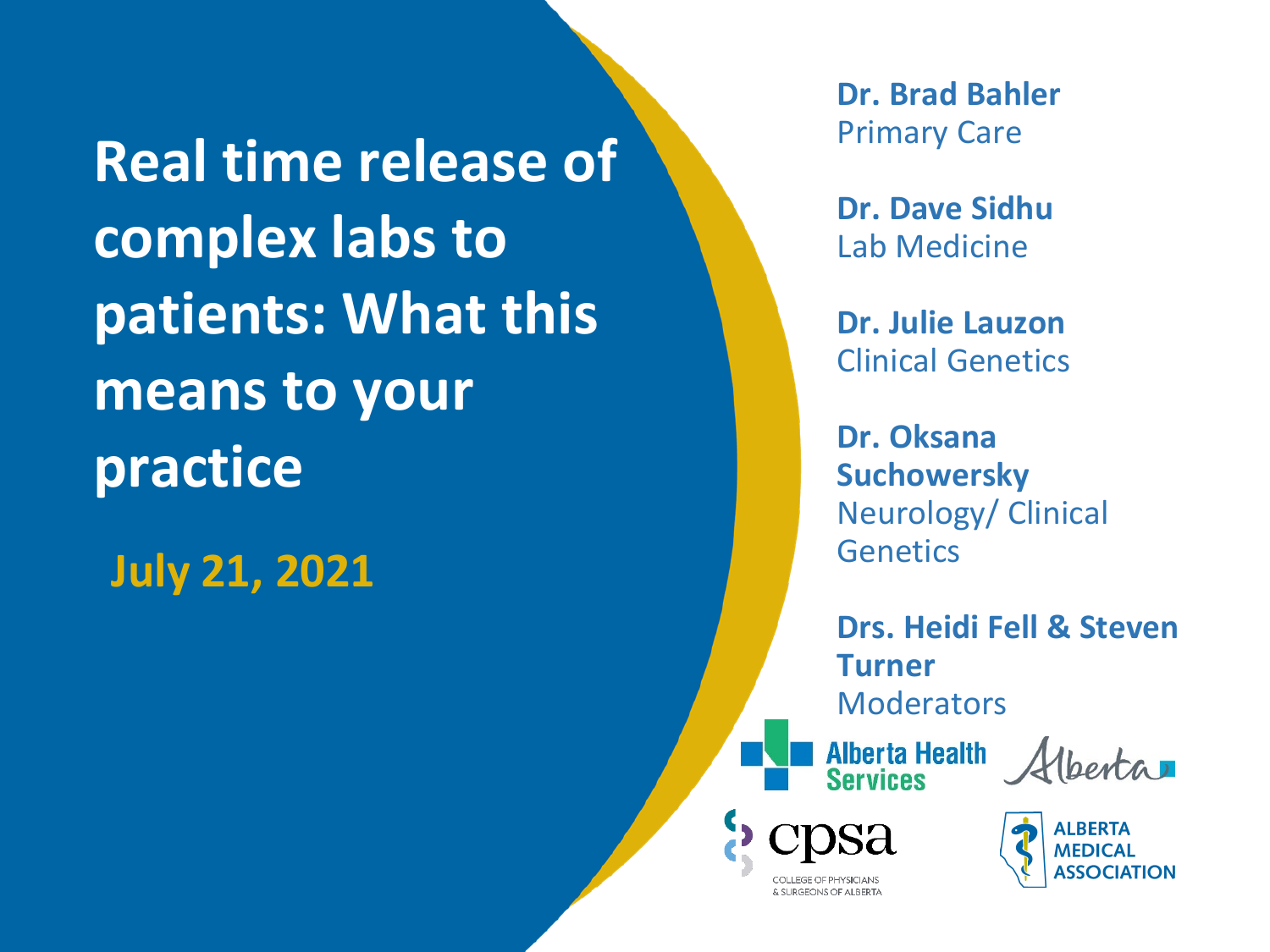## **Live Recording**

- Privacy Statement: Please note that the webinar you are participating in is being recorded. By participating, you understand and consent to the webinar being made publicly available via a link on the AHS website for an undetermined length of time.
- By participating in the chat and live Q&A, your name entered into the Zoom sign-in may be visible to other participants during the webinar and/or in the recording.





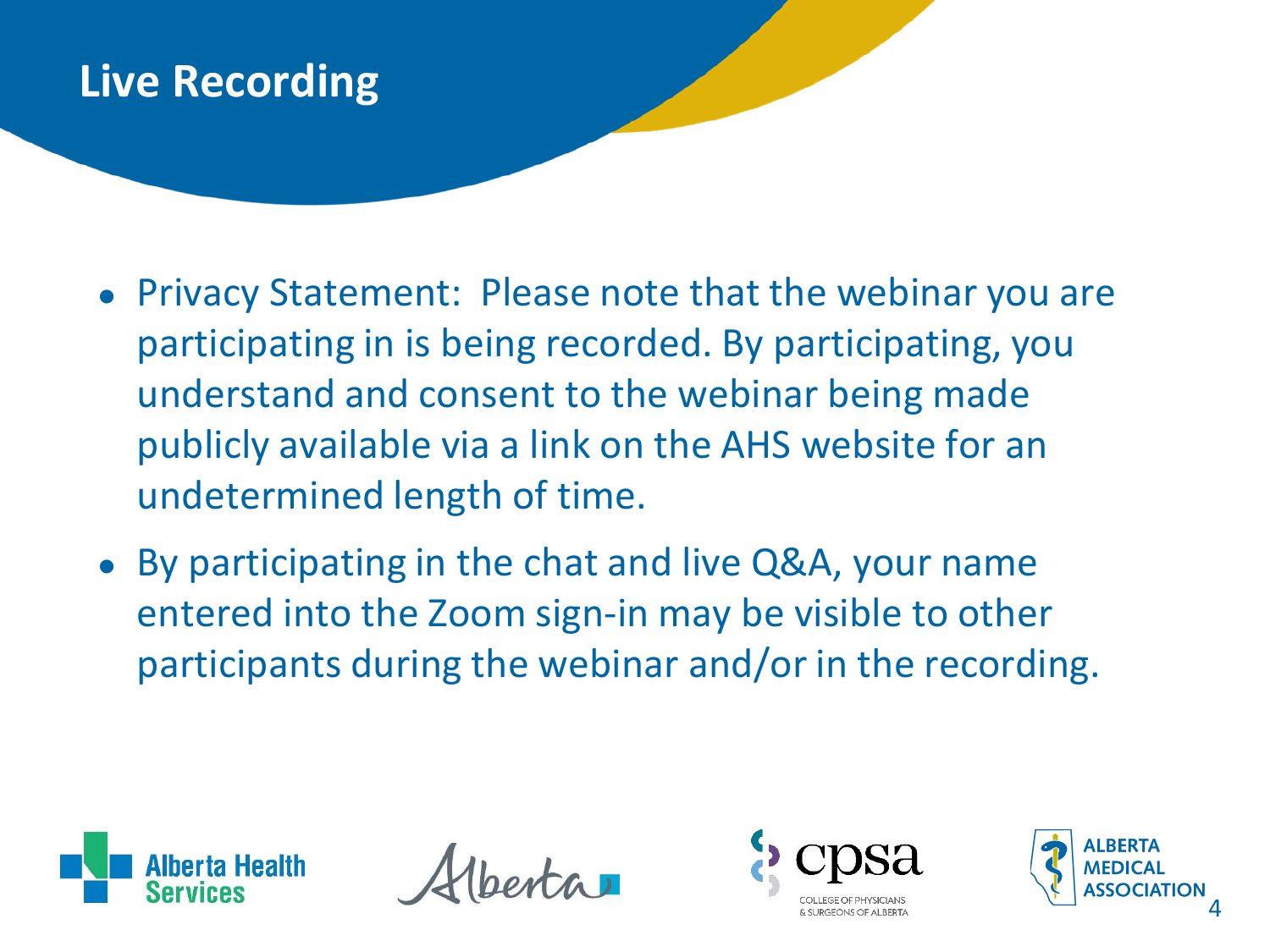## **Land Acknowledgment**

We would like to recognize that we are webcasting from, and to, many different parts of Alberta today. The province of Alberta is located on Treaty 6, Treaty 7 and Treaty 8 territory and is a traditional meeting ground and home for many Indigenous Peoples.



 $int_a$ 



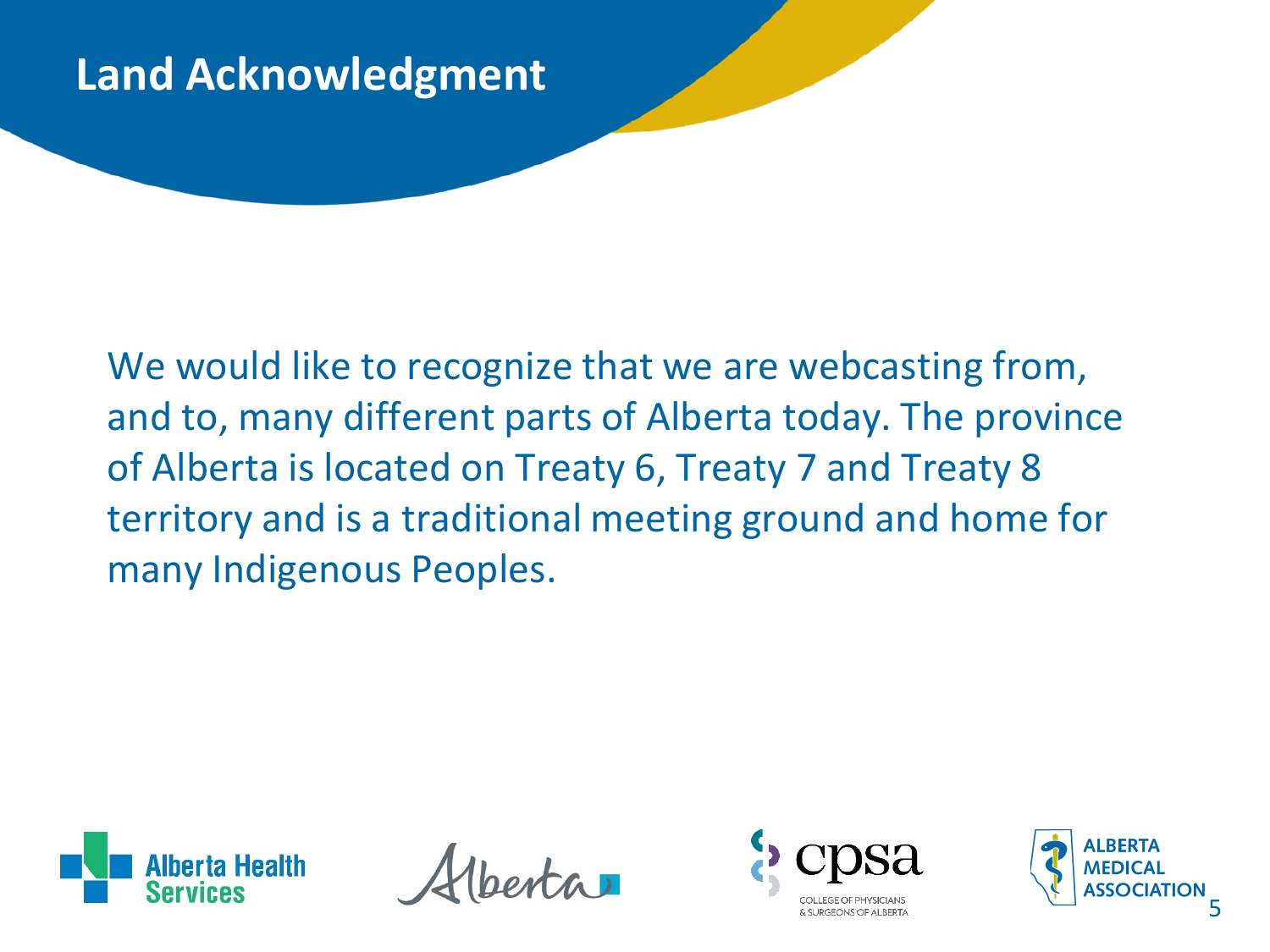## **Disclosure of Financial Support**

# This program has not received any financial or inkind support.



 $ext{a}$ 



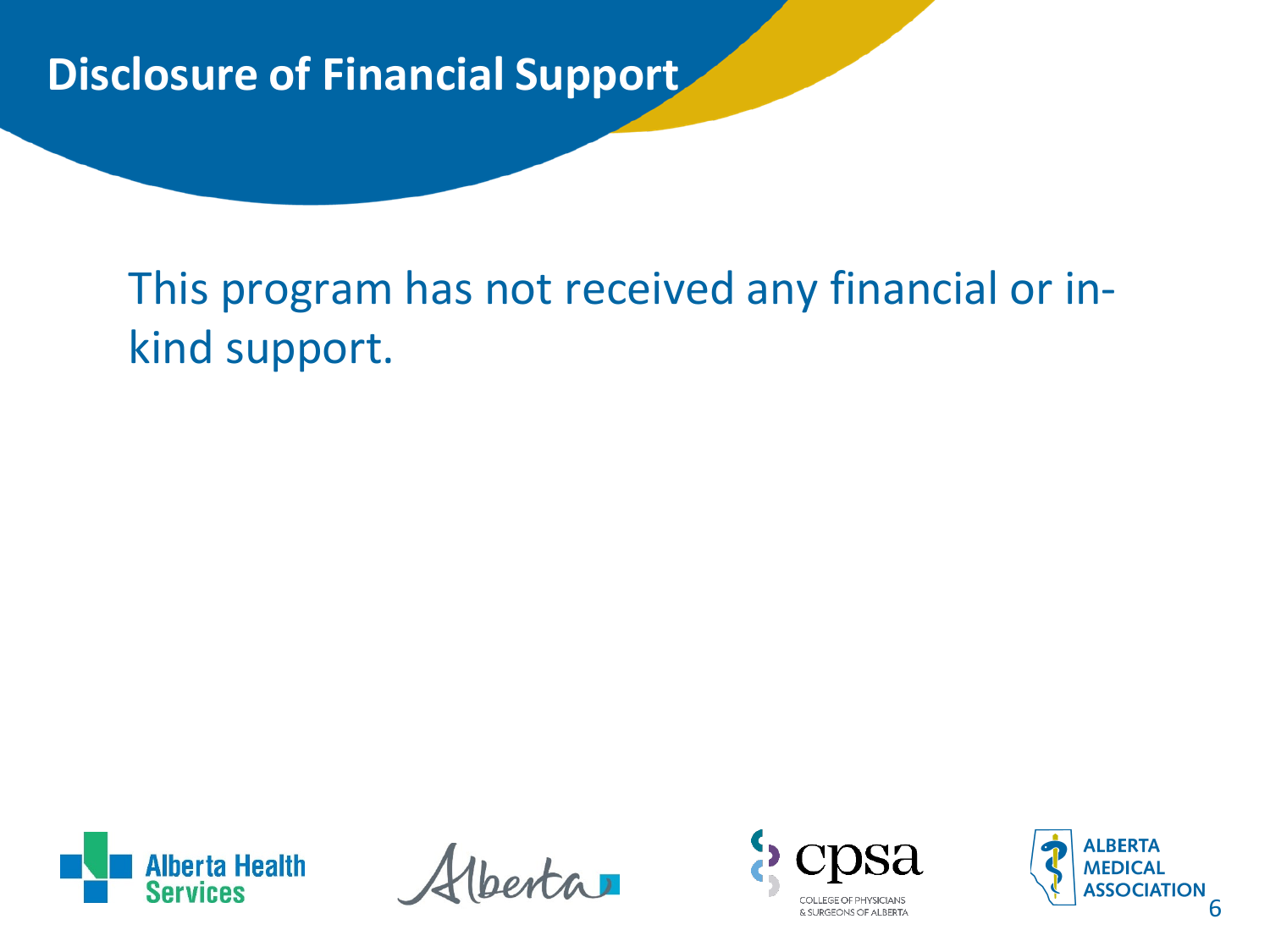#### **Presenter Disclosures**

- Heidi Fell: AMA-physician contractor, PCN Contractor
- Steven Turner: AHS
- Dave Sidhu: None
- Brad Bahler: AMA-physician contractor
- Julie Lauzon: None
- Oksana Suchowersky: Member of advisory board (Kynmobi, Duodopa, Abbie); Research grants at U of A (Wave Life Sciences, Roche, Teva, Brain Canada)





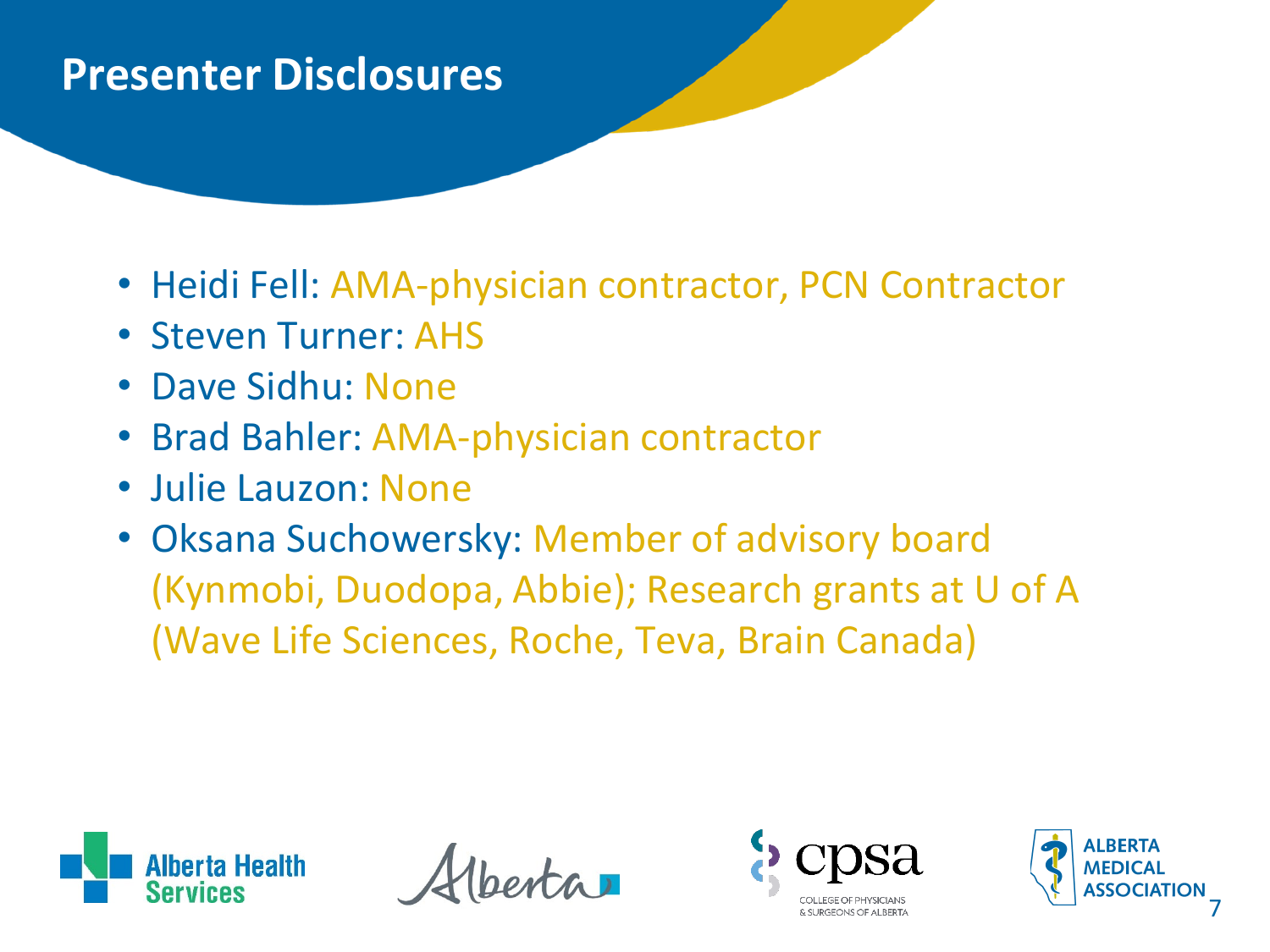#### **Session Overview**

- This session will prepare physicians for the planned release of microbiology, pathology, and genetics results to the My Health Record portal; this change is scheduled for August and September 2021.
- This interactive session will include presenters from family medicine, medical genetics, and pathology.
- Presenters will share their experiences and insights on what this change means for your practice, and how to adapt.





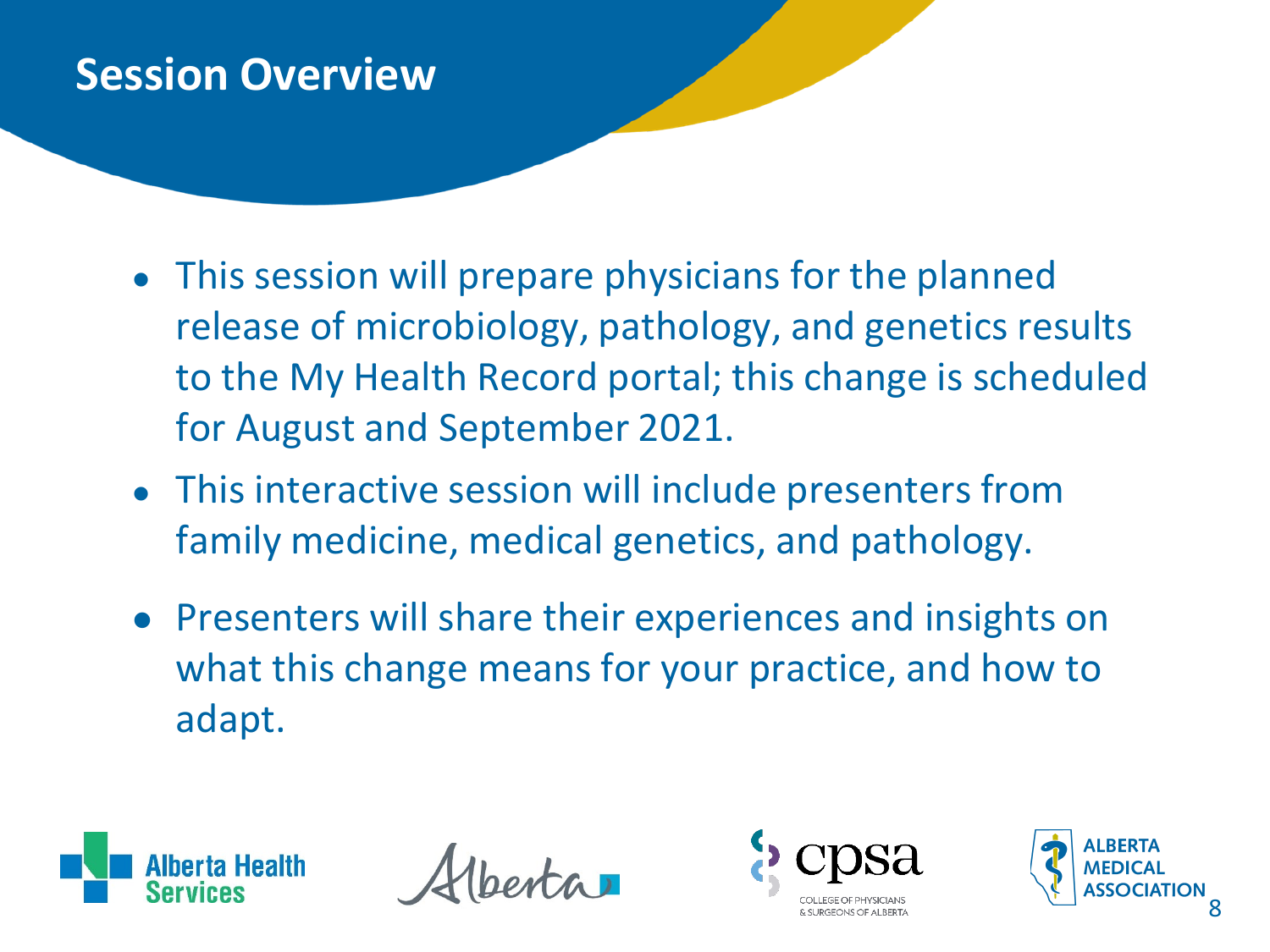## **Learning Objectives**

- Assess the impact of real time lab release to patients and the need for pre-test counselling
- Evaluate the impacts of patient access to labs on physician, clinic and/or hospital workflows





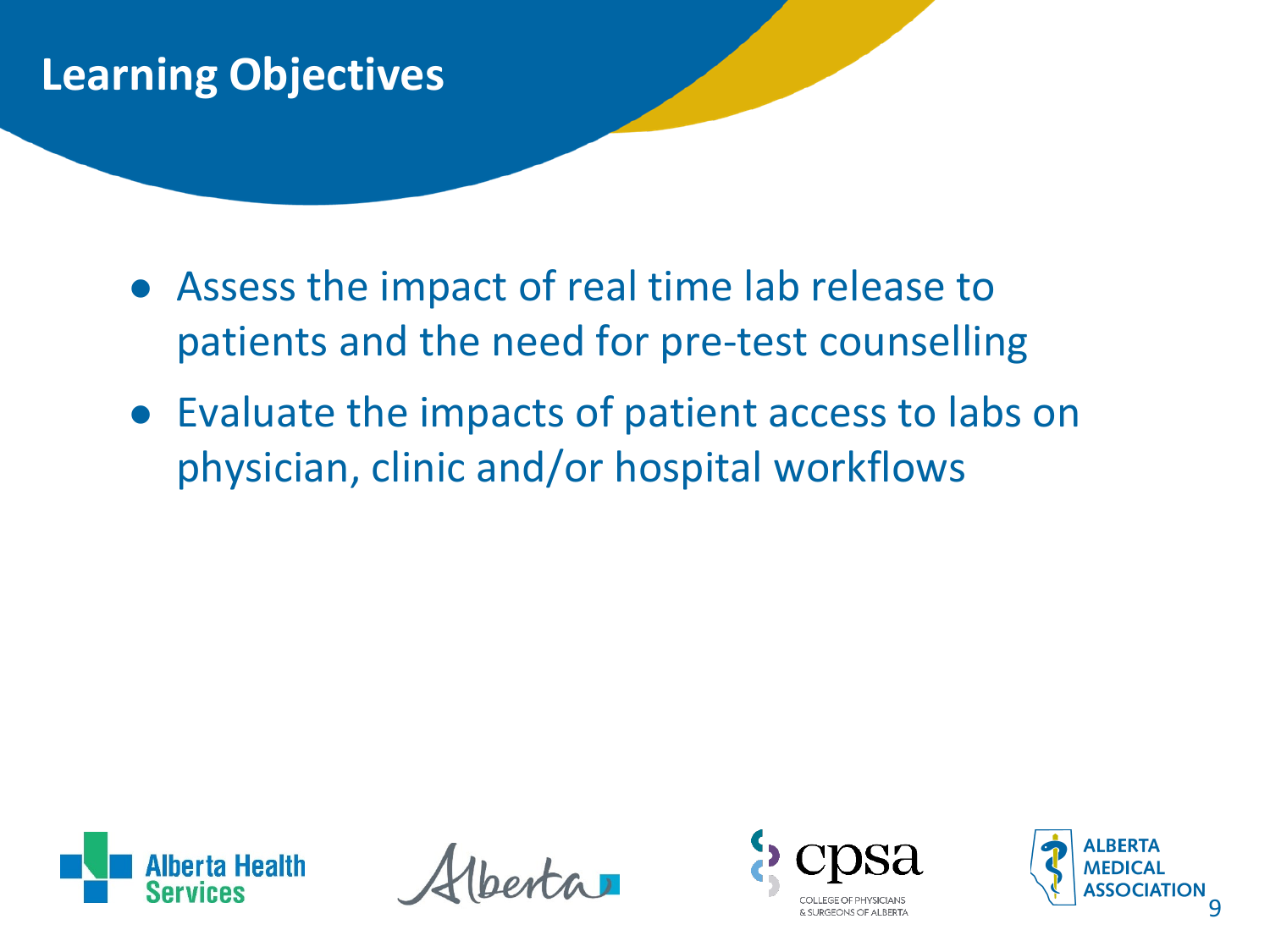## **Patient Portals in Alberta**

# ● Provincial

- My Health Records
	- My Personal Records (Alberta Health) "MPR"
	- MyAHS Connect (AHS Connect Care) "MAC"
	- Covid-19 Children's Lookup Tool
- Local
	- **Physician Electronic Medical Records**
	- Local Patient Health Records





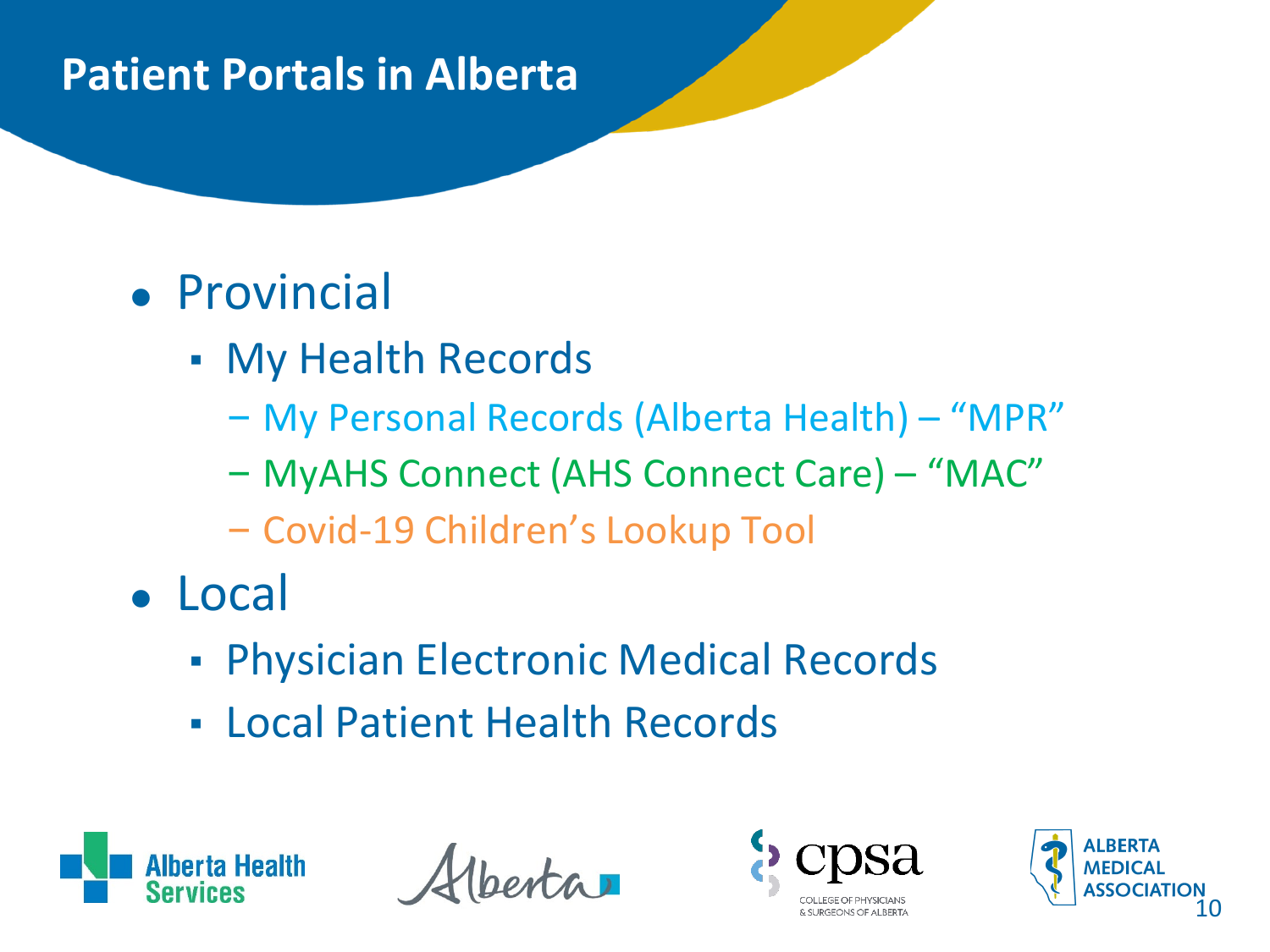## **MyHealth Records**

## Universal landing page for both MyPersonal Records and MyAHS Connect

- Any Albertan over 14 years of age
- Must have an Alberta Identity card or Driver's License
- Registration via MADI process
- Interim access confirmed by PIN sent via mail







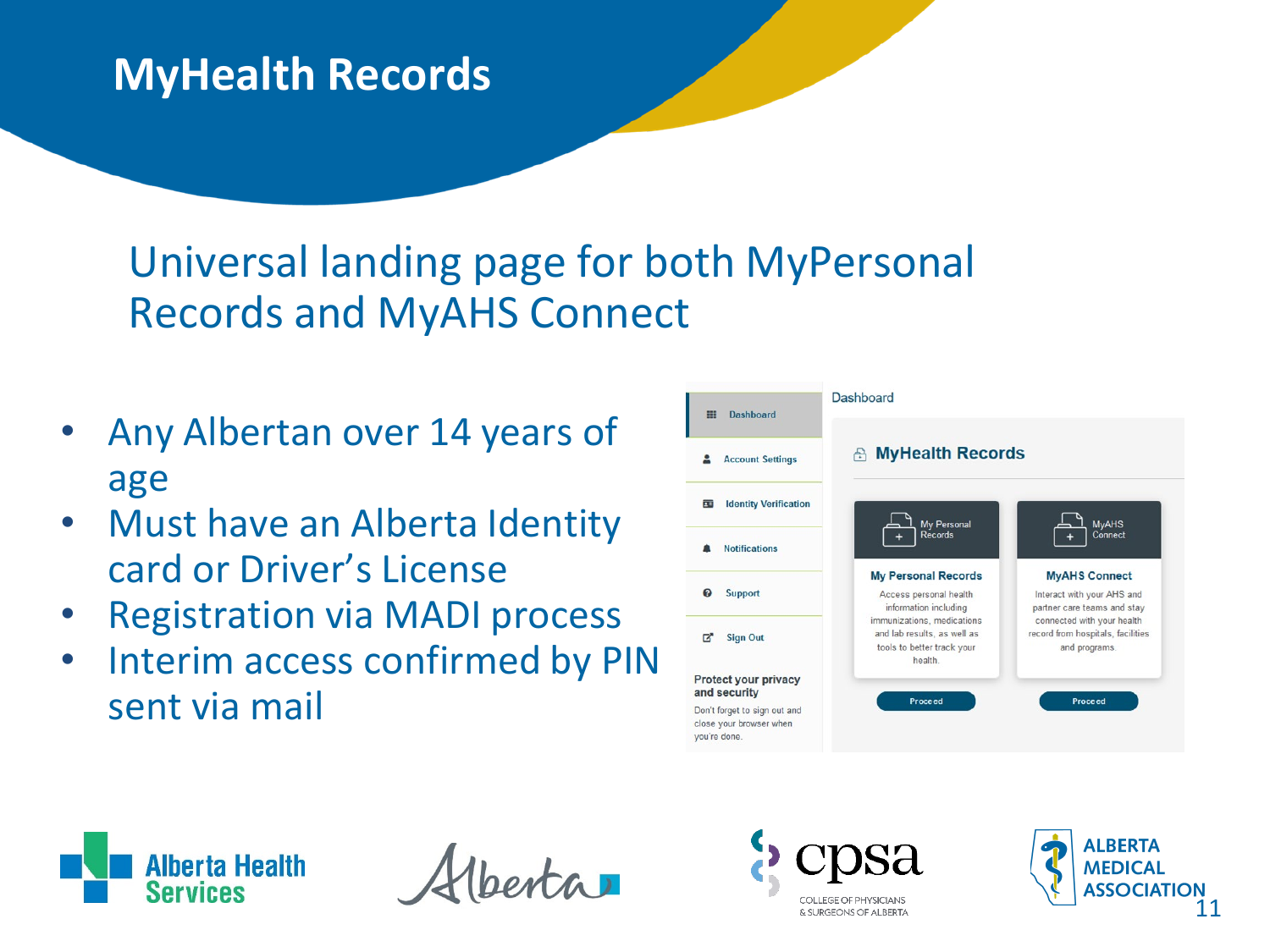#### Patient Portals

- All Albertans 14 and up
- 95% of labs (by volume) present as of Feb 1, 2021
- COVID and other immunization records
- Available to Albertans (14 and up) receiving care from an AHS facility using Connect Care

#### **What's known already? What's New or Coming?**

- Microbiology released (no susceptibilities) June 15, 2021
- All lab results as of August 23, 2021 including pathology and genetics
	- In province only

C SHRGEONS OF ALRERTA

o Exception for neuro predictive genetic testing (done through genetics services)



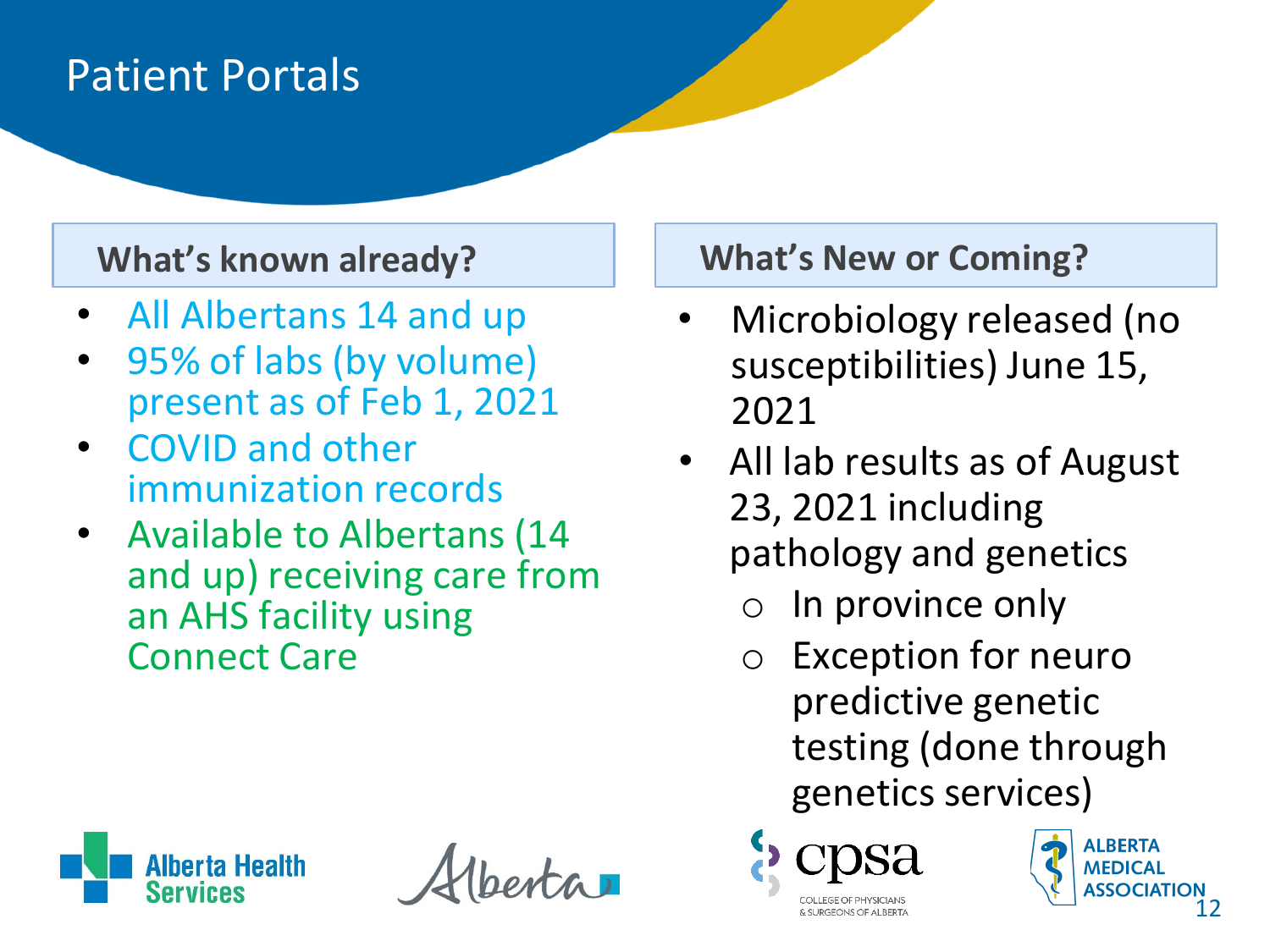## **Portal Summary**

#### **My Personal Record My AHS Connect**

- No patient notifications
- Almost all lab results released in real-time (as of August 23)
- No DI results at present (future development)
- New users only will see 18 months of retroactive data
- Brightsquid integration for secure messaging
- Sharing of records by patient control; no proxies



 $ext{a}$ 

- Patients receive notifications when there is a new result
- All lab results released in real time to align with MPR
- DI results remain available with a five-day delay
- Retroactive view to 2017
- Additional communication tools available to support clinician – patient interactions.
- Proxy access available within identified guidelines



SLIRGEONS OF ALRER

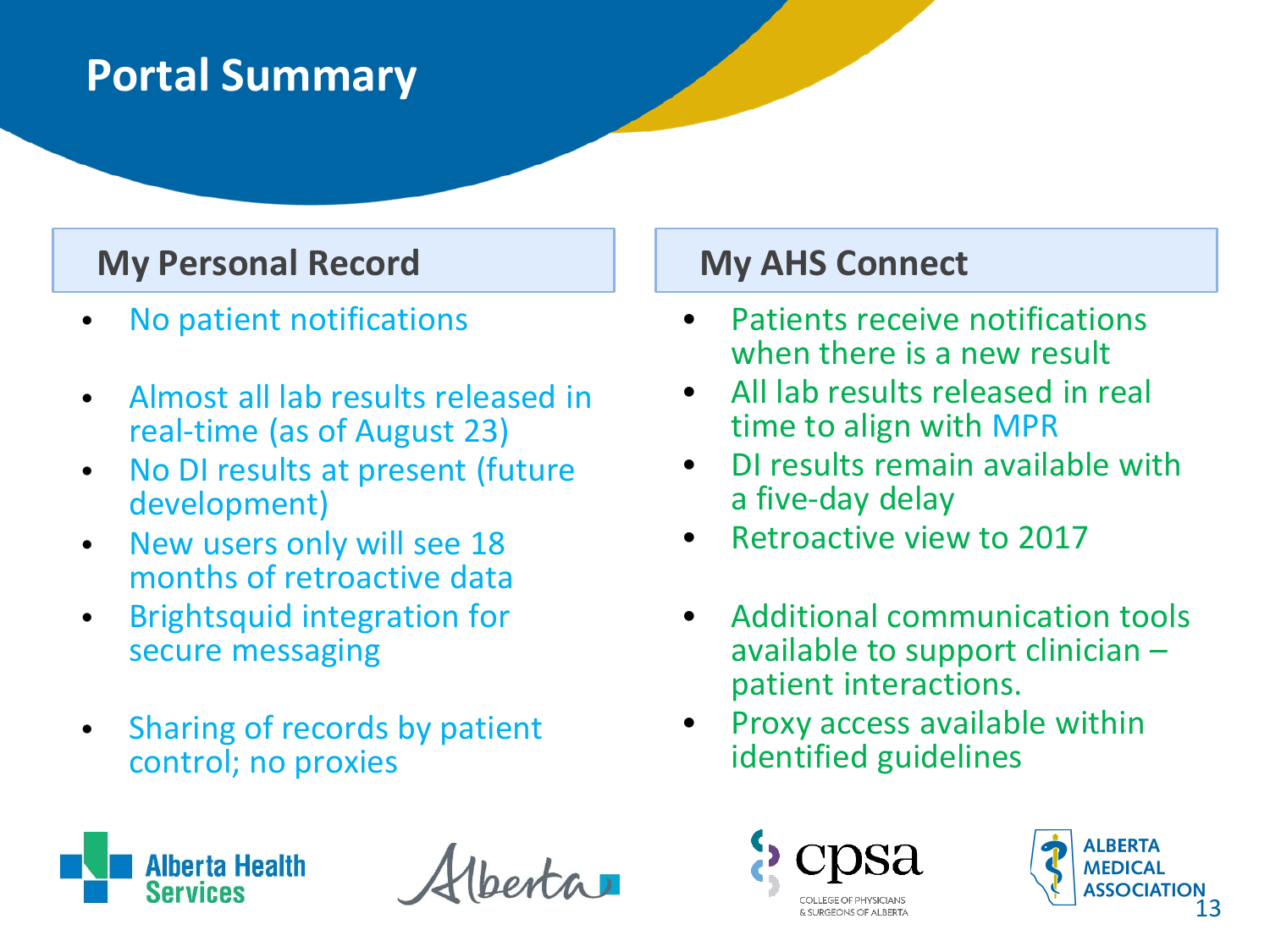# **Important Concepts – Real Time Posting**

- Patient will be able to see results as soon as they are available, sometimes prior to the provider
- Some Providers receive results as batch feeds (paper, fax or electronic) rather than in real time
	- o Lab data also available to all providers in real time in **Netcare**
- Strong patient feedback that real time release is desirable, even when the news is bad
- Literature shows reduced anxiety overall among patients with real time release
- These changes were approved by the Health Information Executive **Committee** 
	- o Reps: AH, AHS, AMA, CPSA, ACP, ACFP, AARN, PCN





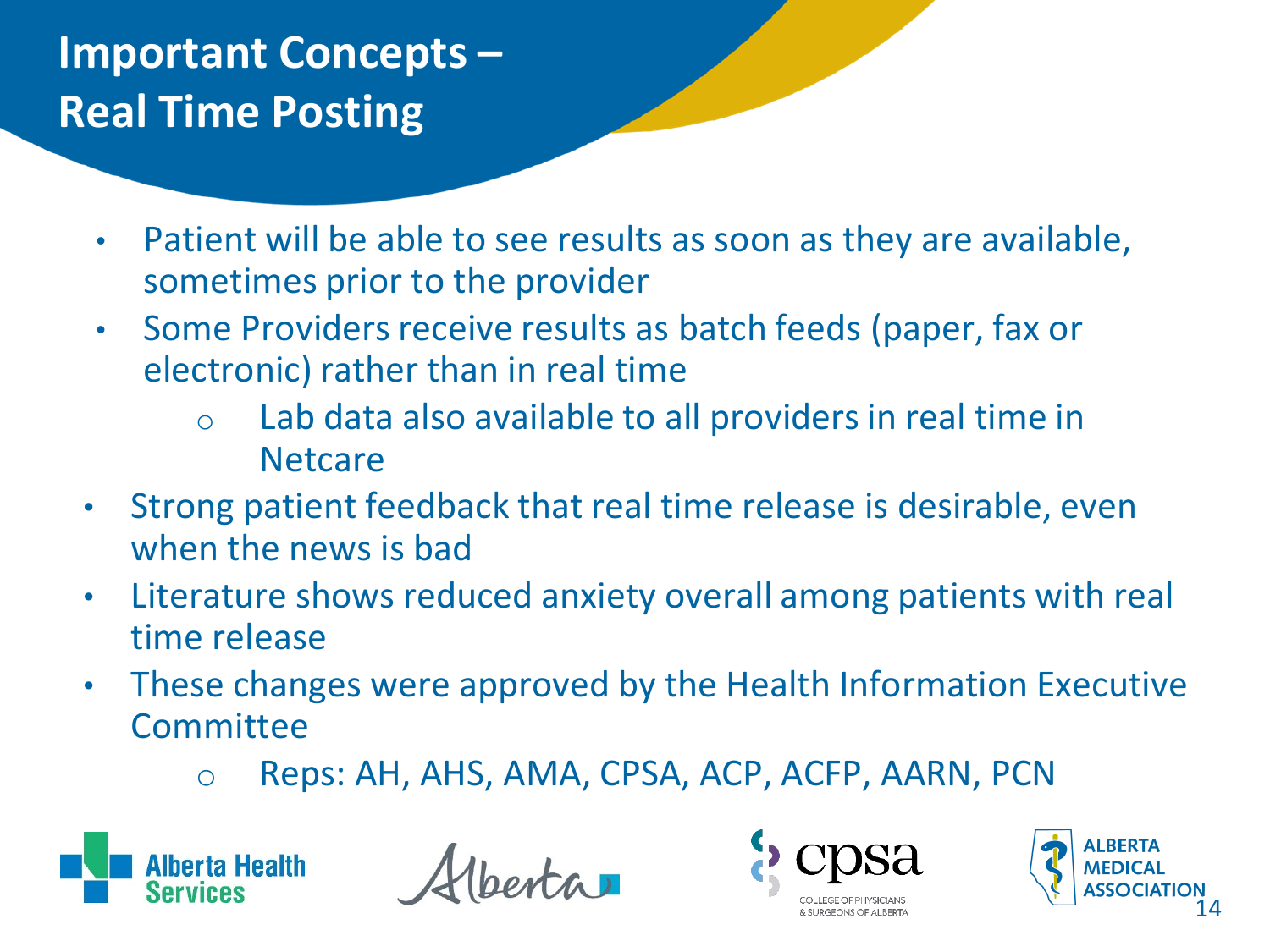## **Important Concepts – Results Context**

- Patients may contact a Provider who did not order the test (and not cc'ed that result)- to discuss that result
	- That provider needs to carefully decide how to handle that situation
		- Critical results
		- Results requiring detailed specialist follow-up
		- Need to be clear about the question prompting the test
- Also some appropriate and some inappropriate situations occur where a provider orders test(s) with another provider listed as the primary person ordering that test





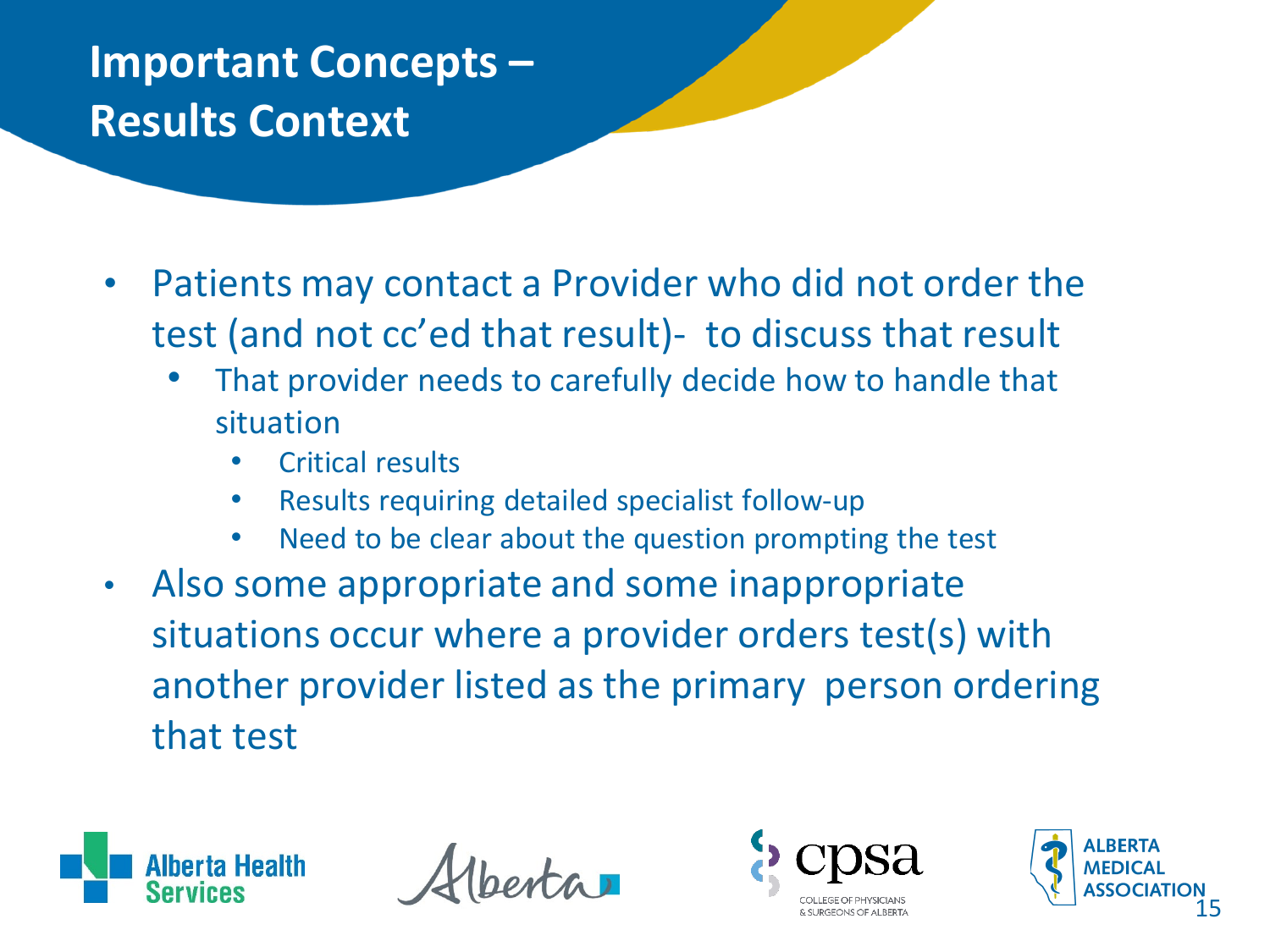**Personal Experience/ Primary Care Perspective**

> In general, the number of inquiries from patients is far less than I expected

- A very small number of patients need to be coached on appropriate communication
	- o Opportunity to inform patient (benefits/risks, limitations, and potential outcomes)
- If using asynchronous messaging patients need to be clearly notified by the system that this is not for urgent issues
	- o i.e. patient should call rather than message the provider for urgent issues





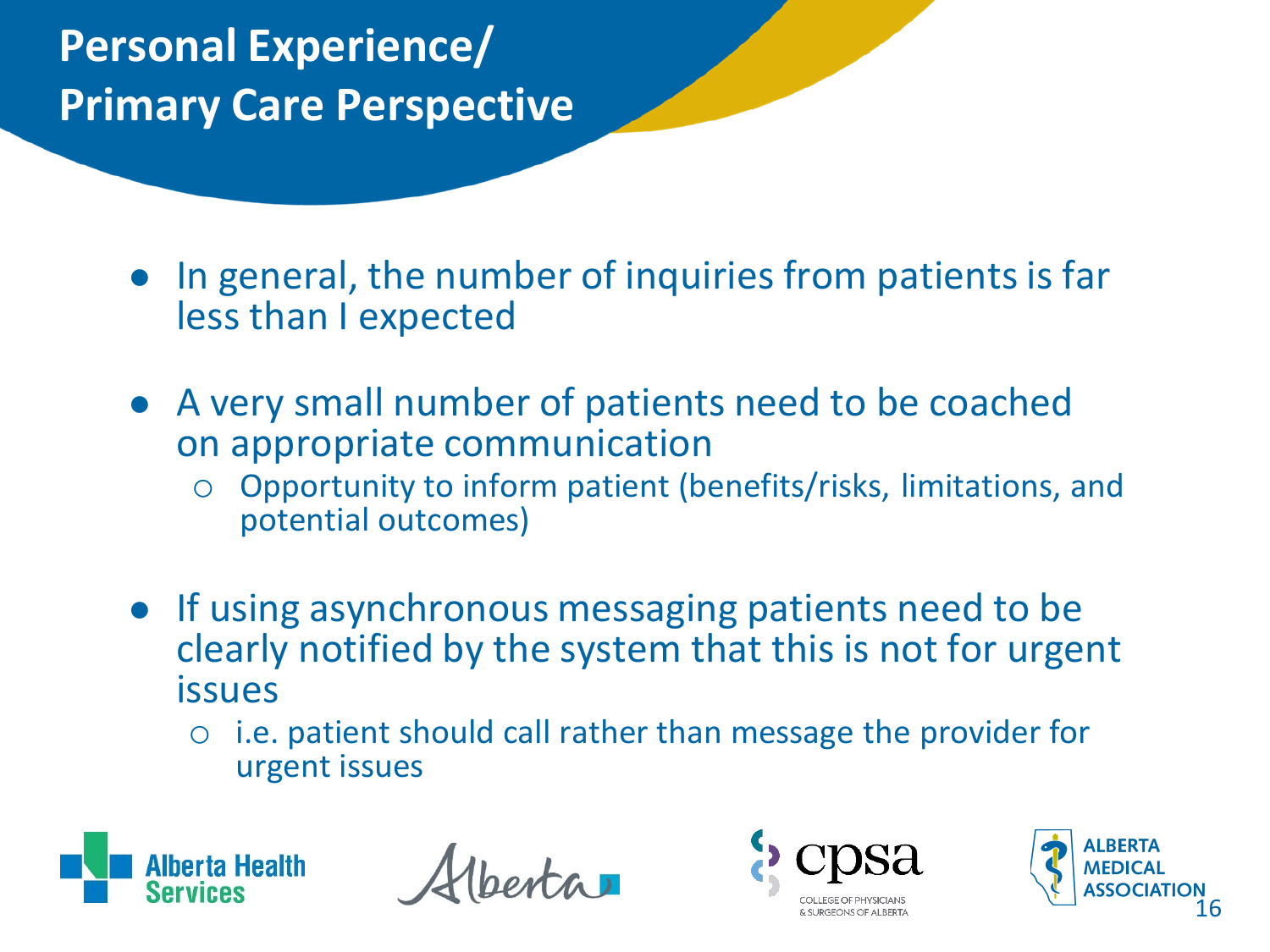#### **Personal Experience**

● Pre-test counselling assists in managing patients expectations

- o Explanation of possible results (positive/negative, secondary or unexpected results)
- o Possibility of further testing (if inconclusive)
- o Managing expectations for next steps following result
- o Potential implications for family members (genetics testing)
- o Patient also have link access to test information on myhealth.alberta.ca
- Educate your patients on how you or your clinic review and act on results
- Patients greatly appreciate seeing results and having the ability to discuss them with you without having to make an inperson appointment





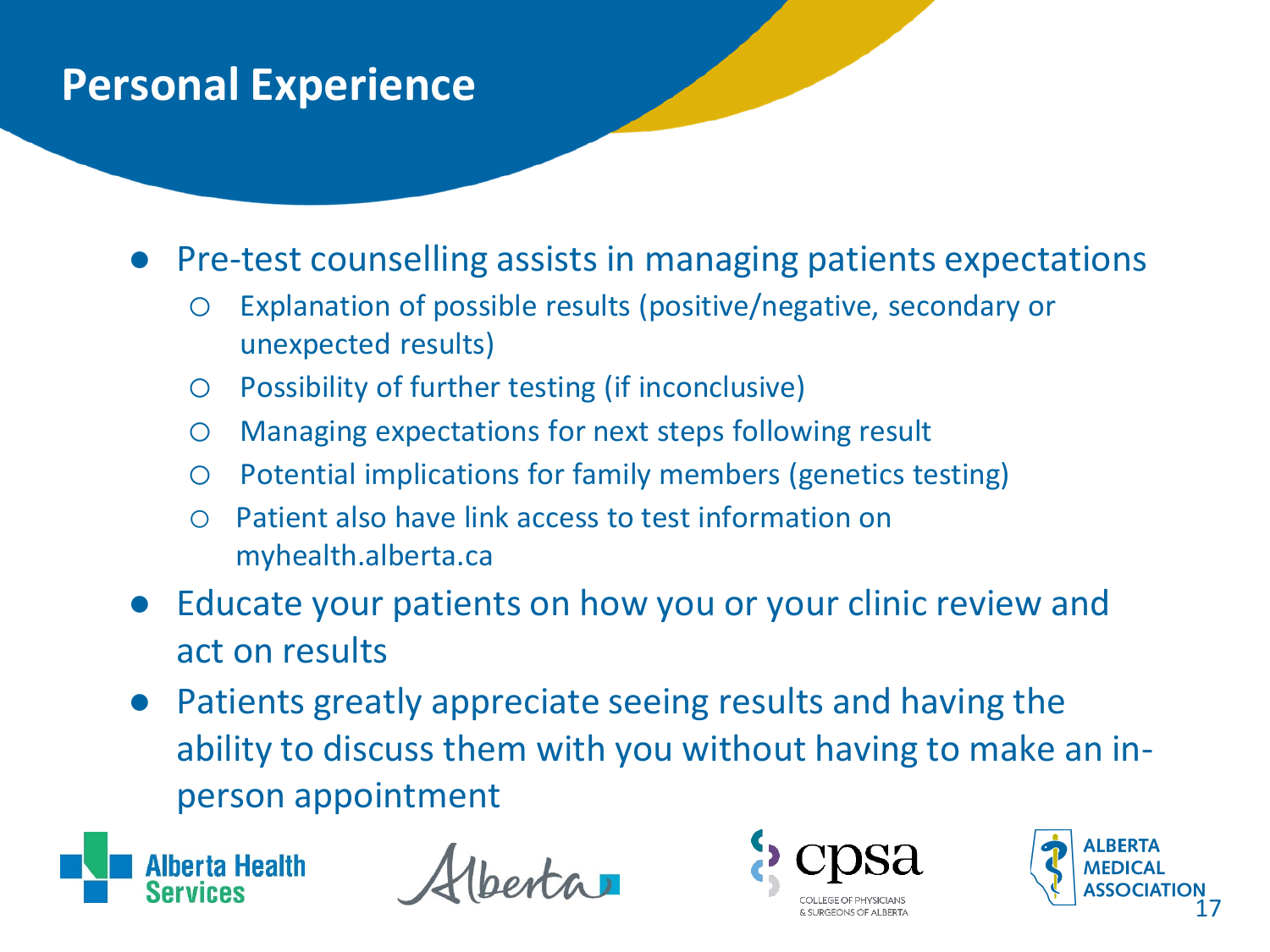# **What about experiences in other portals?**

- Community EMR (Telus Wolf) actively posting all lab and reports ~ 5 years
	- o Net balance of calls (some patients call less now and some call more)
	- o Panel is savvier with meaning of results and better self management, involvement in decisions
	- o Use asynchronous messaging to replace "results review" appt.
	- o Pre-counselling and planning with patients is key
	- o Team "scripting" and process for patients calling for results





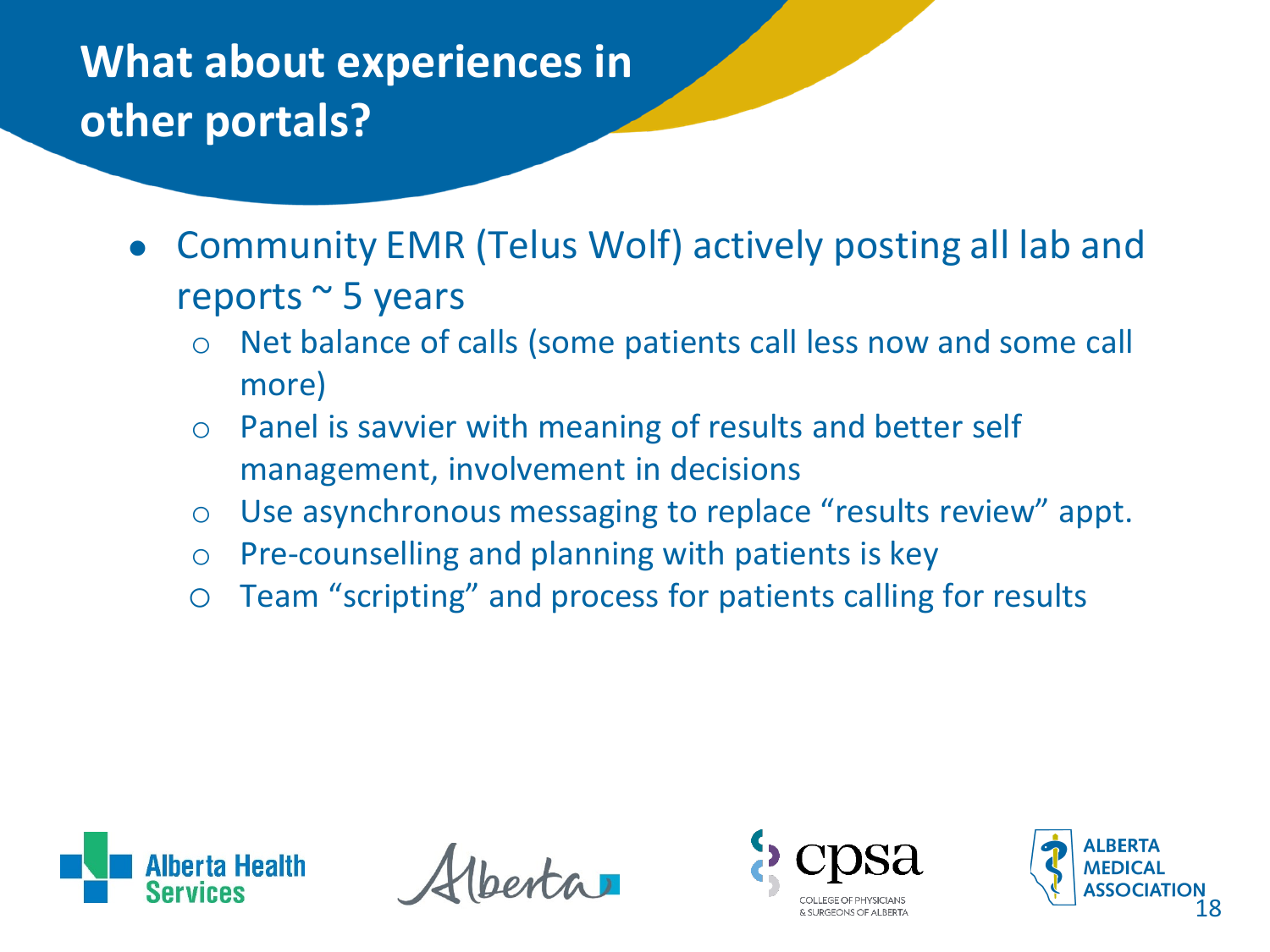- Genetic and Genomics testing
	- Testing performed by
		- Cytogenetics Laboratory
			- Karyotype, Chromosomal Microarray
		- Molecular Genetics Laboratory
			- Single gene testing
			- Next Generation Sequencing ("gene panels")
		- Biochemical Genetics Laboratory
			- Includes Newborn Metabolics Screening (MAC Only)
- Current access to genetic testing will not change
	- Open vs restricted access to specific care providers





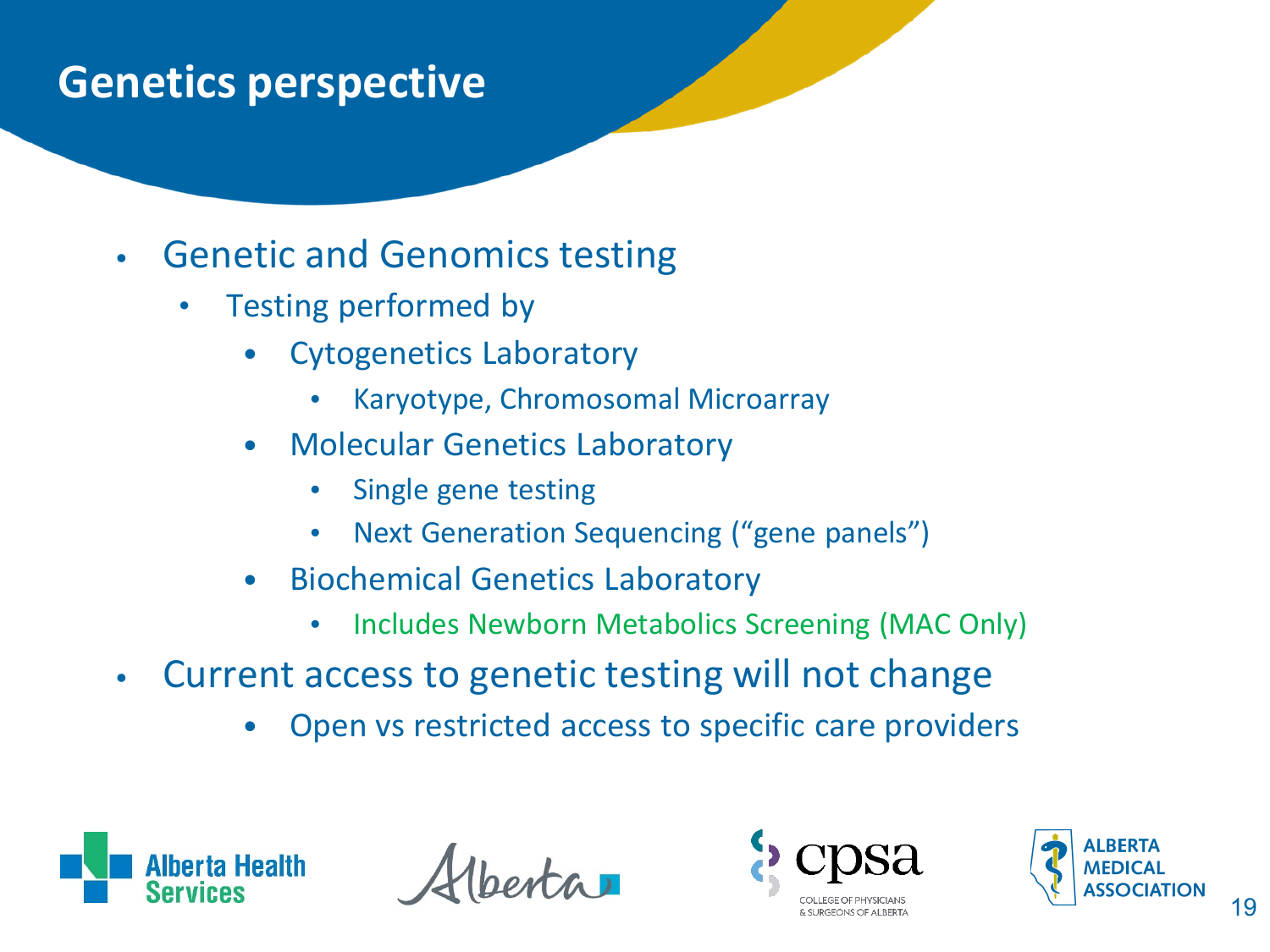#### Pre-test counselling

- Possible outcomes of testing
	- **Positive**
	- **Negative**
	- Variant unknown clinical significance (VUS)
	- Incidental findings
	- Carrier status
- Turn around time
- Clinical implications for patient
- Implications for family members
- Social and psychological impact





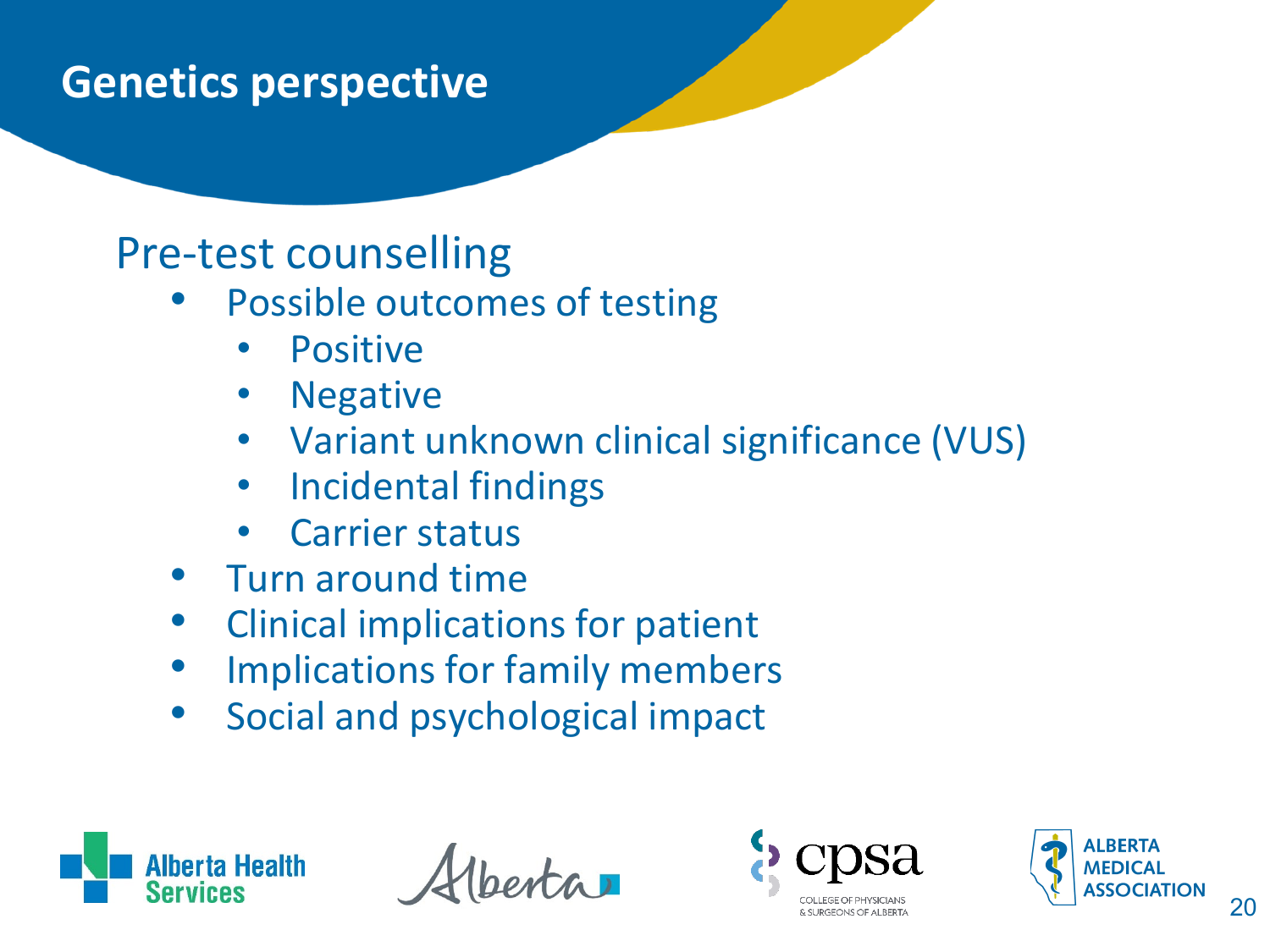- A negative genetic test result does not mean it is not a genetic disorder
- A VUS is a VUS cannot make diagnosis based on this result.



 $ext{a}$ 



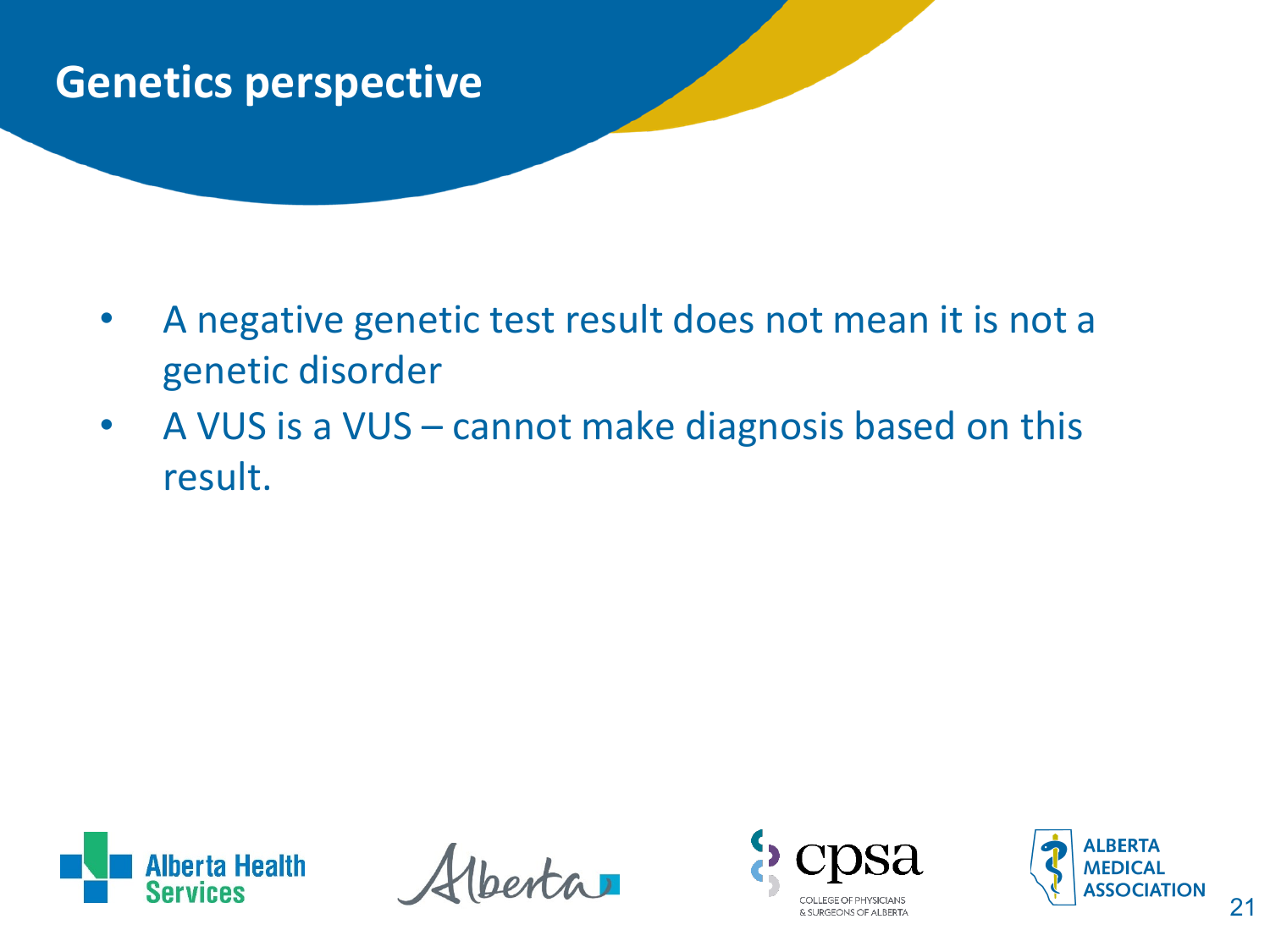- Only in-province genetic testing performed by the Genetics and Genomics Laboratories will be released
	- \*Exceptions
		- Out of Province testing
		- Predictive testing for some disorders





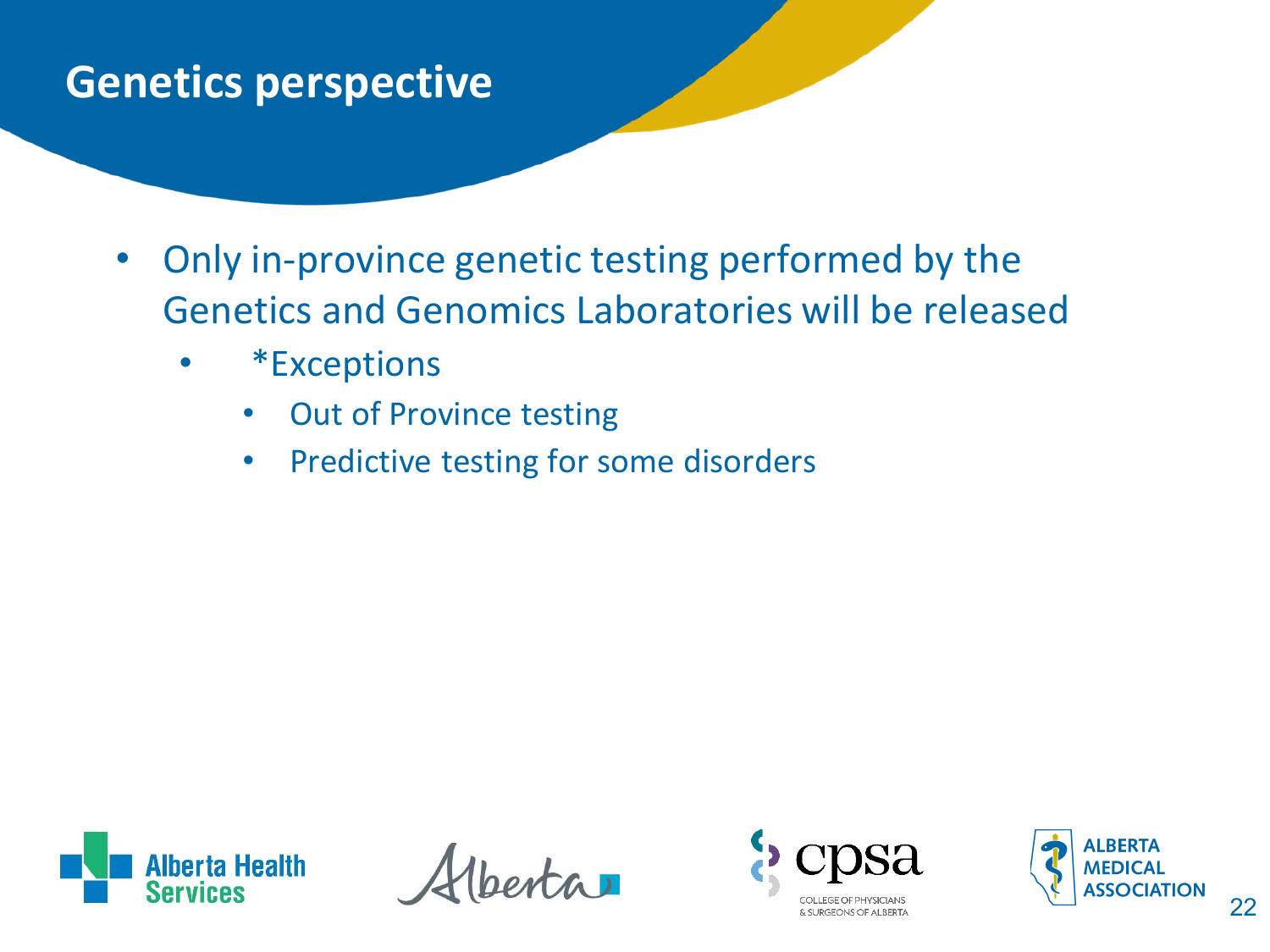- Predictive testing/Pre-symptomatic testing
	- Testing of asymptomatic patients
	- Results that will be released include
		- **Cardiac conditions** 
			- o Cardiomyopathy, Cardiac arrhythmias, etc …
		- **Cancer predisposition**
		- Neurologic conditions

\*Results for neurodegenerative conditions will NOT be released (Huntington disease, ALS, Dementias, Ataxias)





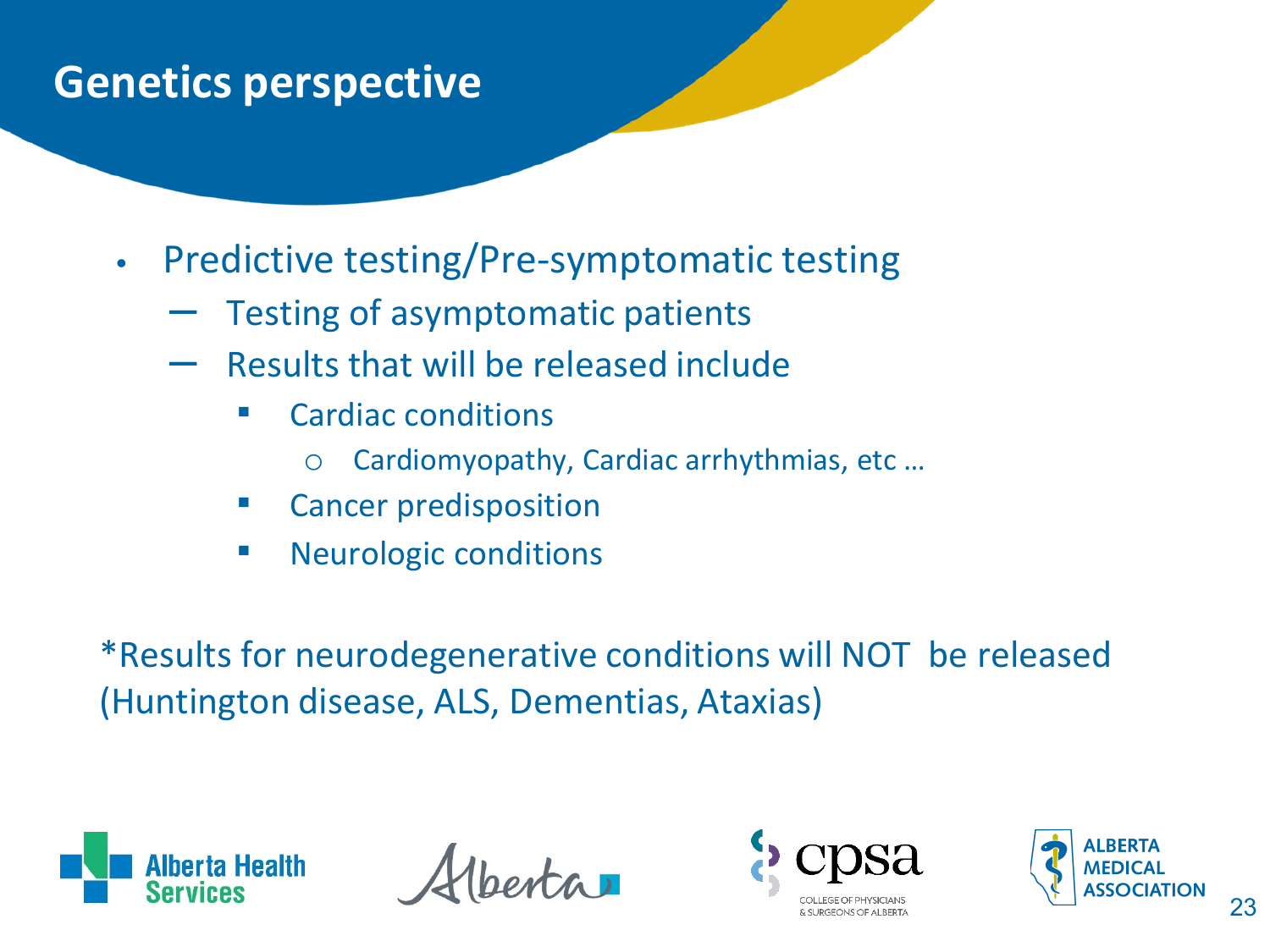#### **Clinical Genetics and Metabolics Programs**

#### **General Genetics Clinic (ACH)**

- Phone (403) 955-7373
- Fax (403) 955-2701

#### **Prenatal Genetics Clinic**

(Cambrian Wellness Center)

- (403) 943-8375
- Fax (403) 943-8376

#### AB Netcare eReferrals On call Consult Service

#### **Calgary Edmonton**

**General and Metabolic Genetics Clinics (Stollery)**

- Phone (780) 407-7333
- Toll free 1-855-935-7333
- Fax (780) 407-6845

Connect Care Referrals On call Consult Service

**Genetics and Genomics Laboratory Services** 

https://www.albertahealthservices.ca/lab/page8667.aspx





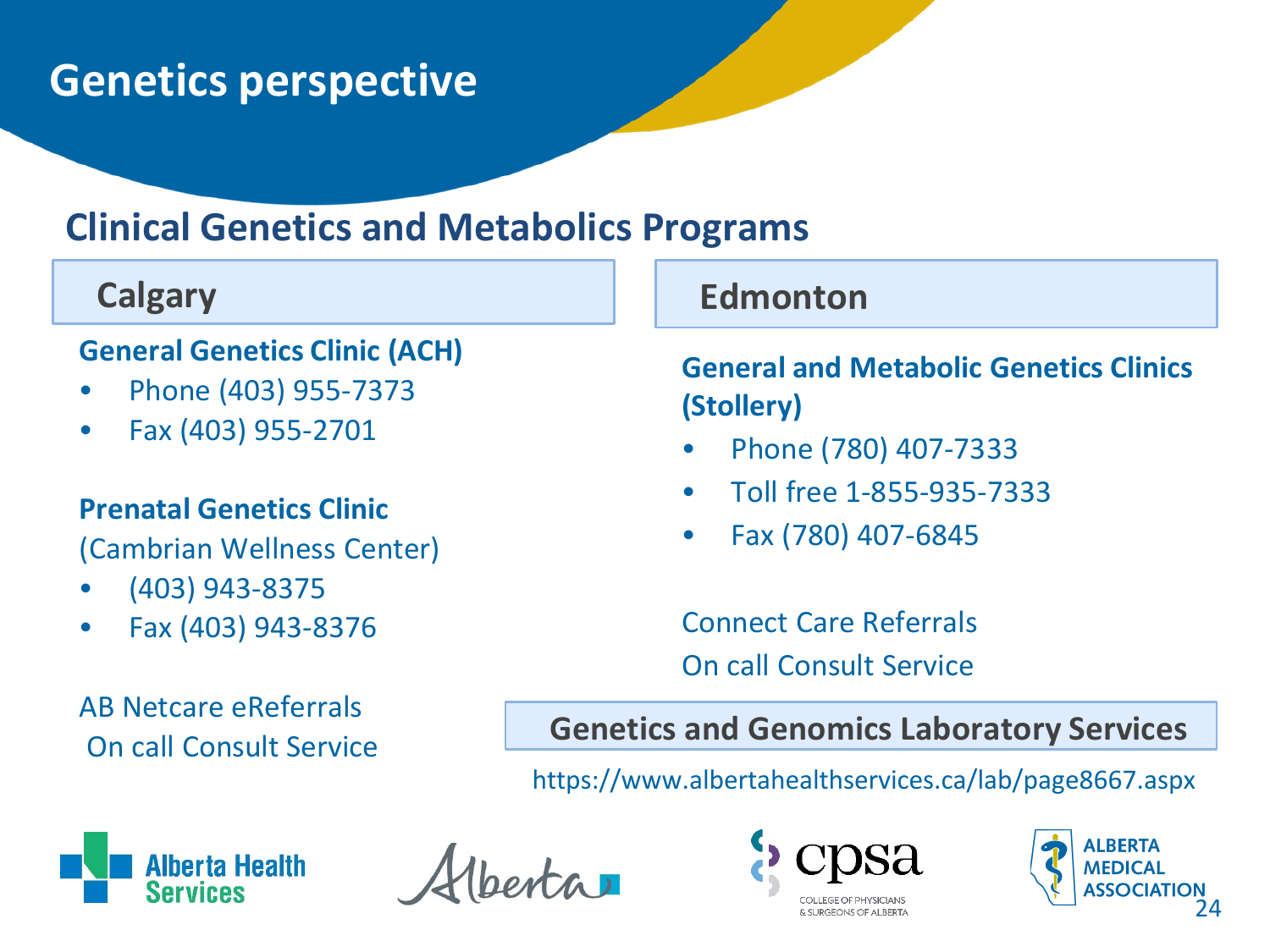# **Lab Medicine / Pathology Perspective**

- Pathology results peculiarities
- Pathology consults
	- "Patient" on-call service In discussion
- Ordering pathology test advise patient it may take weeks to get results
- Adjuvant testing
- Other change management?





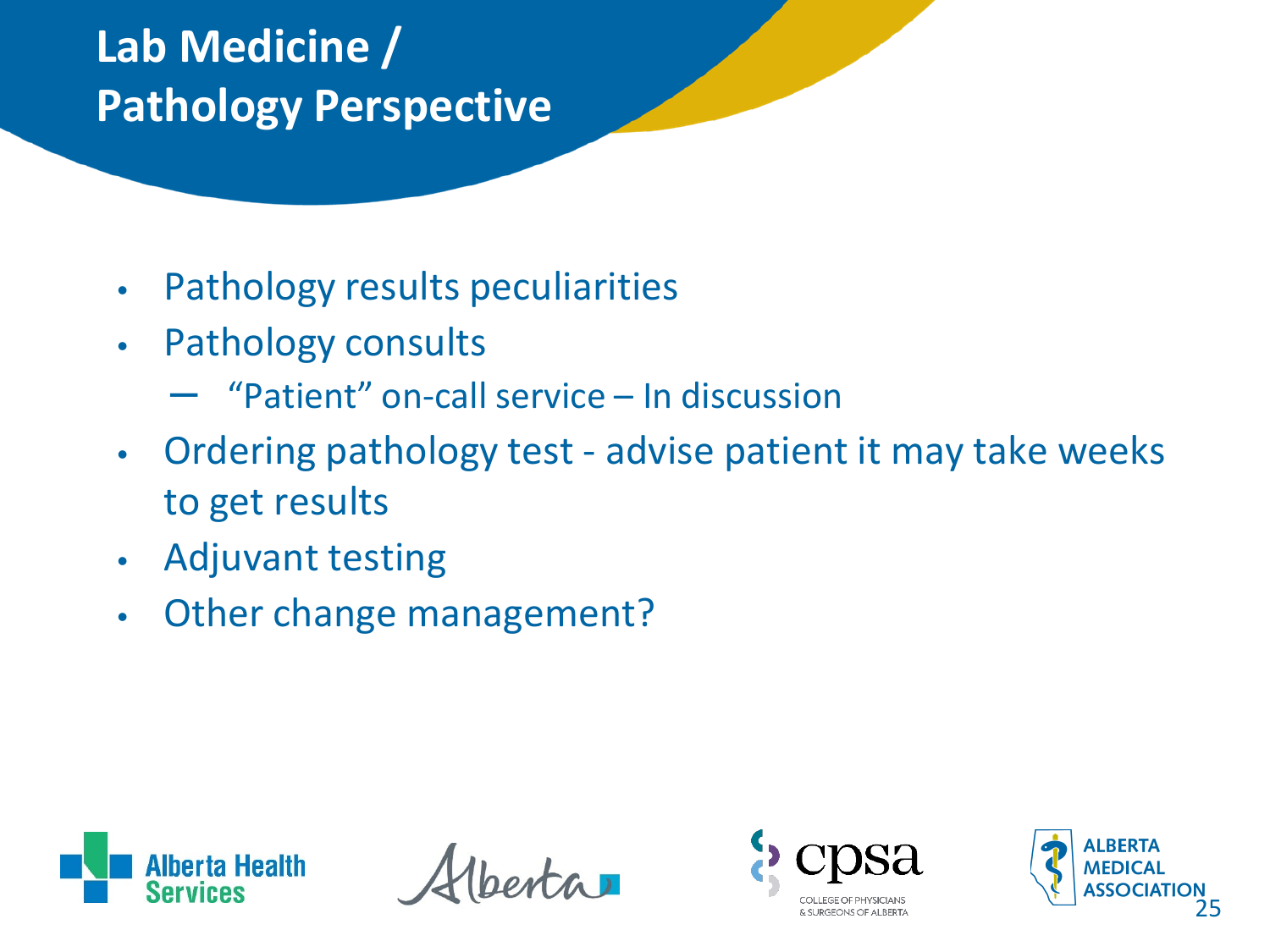#### **Patient Perspective on Interaction with Pathologists**

Do you think it would be valuable to have more interactions between pathologists/laboratory medicine physicians and patients to be able to understand how your lab tests were performed or assessed?

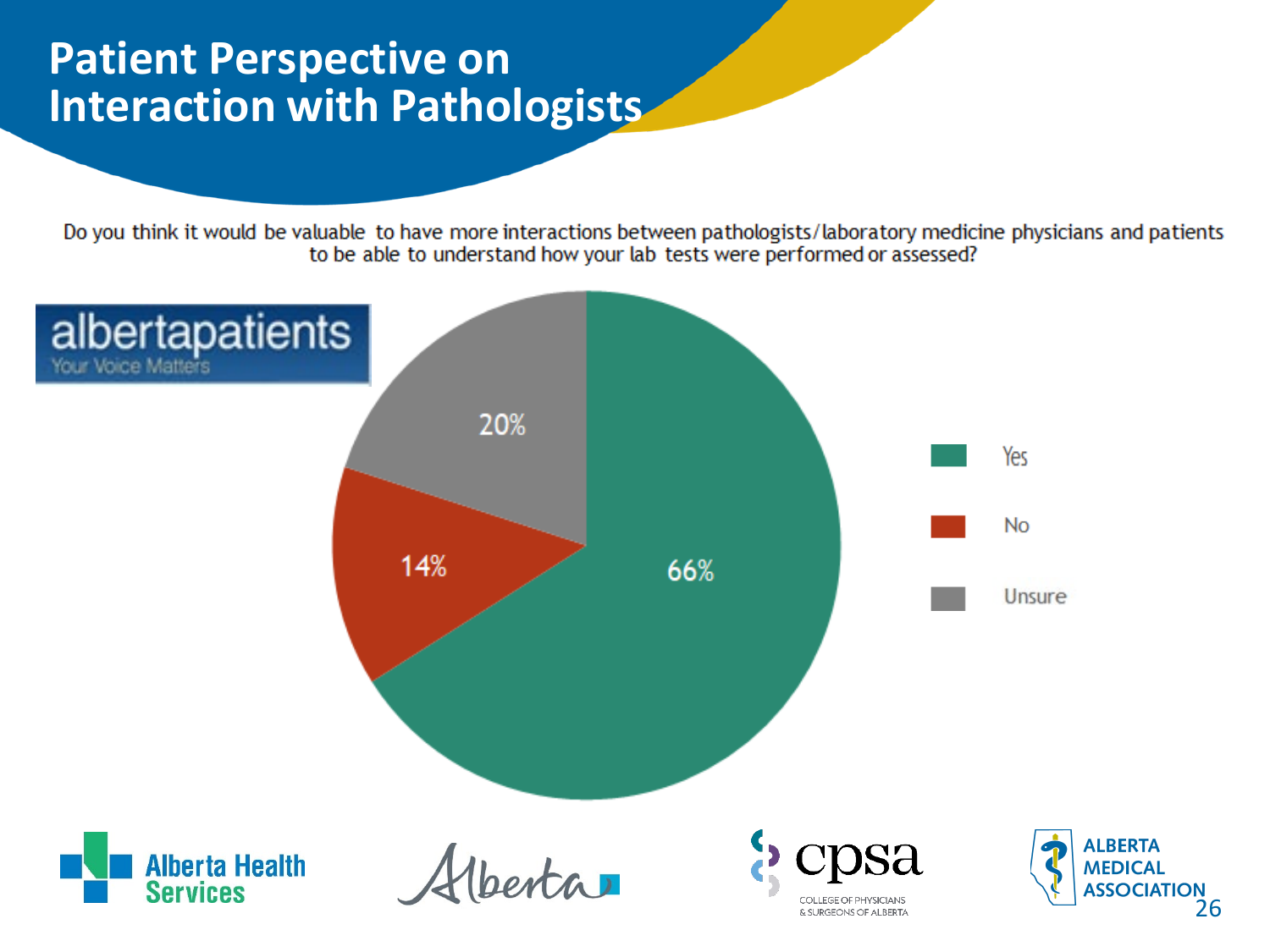## **Questions and Answers**





Hberta